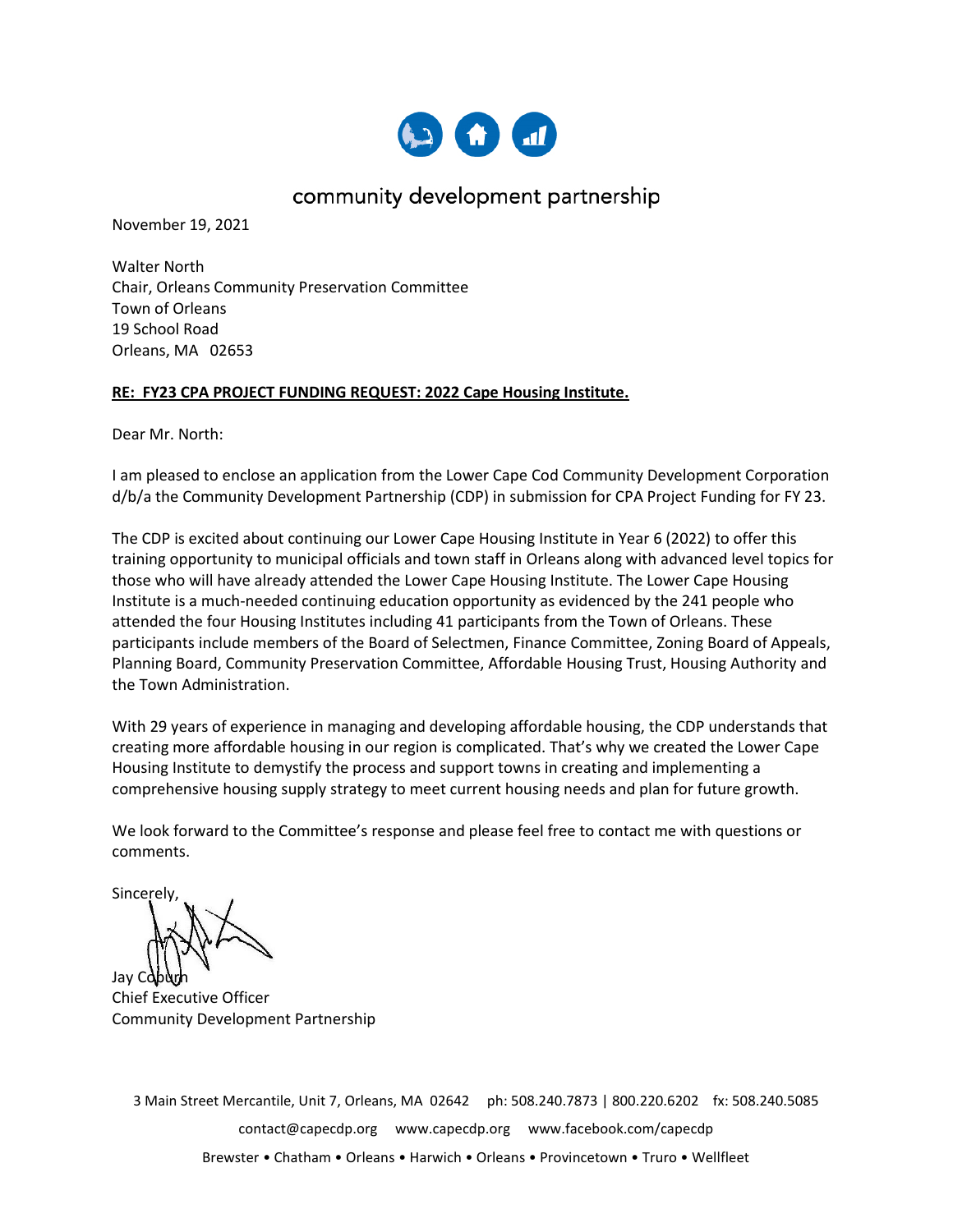

# Town of Orleans

19 School Road Orleans Massachusetts 02653-3699 Telephone (508) 240-3700 – Fax (508) 240-3388

## **COMMUNITY PRESERVATION PROJECT APPLICATION**

**Project Title:** Lower Cape Housing Institute **Submission Date: 11/22/21 Submission Date: 11/22/21** 

**Applicant** *(note if Town, individual or non-profit)***:** Community Development Partnership (non-profit) **Address:** 3 Main Street Mercantile, Eastham, MA 02642

**Co-Applicant, if any** *(note if Town, individual or non-profit)***: Address:** 

**Project Contact Person:** Ann C. Robinson

**Telephone:** (508) 240-7873, 13 **E-mail:** ann@capecdp.org

**Federal Tax Identification Number (if non-profit): 22-3191450**

**Project purpose** *(Check all that apply)***:**

 **\_\_\_ Open Space \_\_\_ Historic Preservation \_x\_\_ Community Housing \_\_\_** 

**Recreation**

**Project Location/Address: N/A**

**Community Preservation Funding Request: \$7,500**

#### **Brief Project Summary, Including Justification of Project Category Checked Above:**

The Lower Cape Housing Institute (LCHI) is a component of the Lower Cape Community Housing Partnership, a comprehensive response to insufficient affordable housing in Orleans and throughout Barnstable County. Without an informed electorate, skilled and knowledgeable volunteer officials, and town staff with expertise in affordable housing development, little progress can be made in addressing the region's affordable and year-round housing challenges.

For the past four years, the Community Development Partnership (CDP) has offered an annual Cape Housing Institute to educate at least 40 local elected and appointed officials each year from towns on the Lower Cape including the Town of Orleans. To date, 241 Lower Cape officials have attended, including 41 from Orleans.

The LCHI helps overcome many of the barriers to developing more affordable housing in the region in order to better meet the housing needs of working families. Without an informed volunteer officials and town staff with expertise in affordable housing development, little progress can be made in addressing the region's affordable and year-round housing challenges.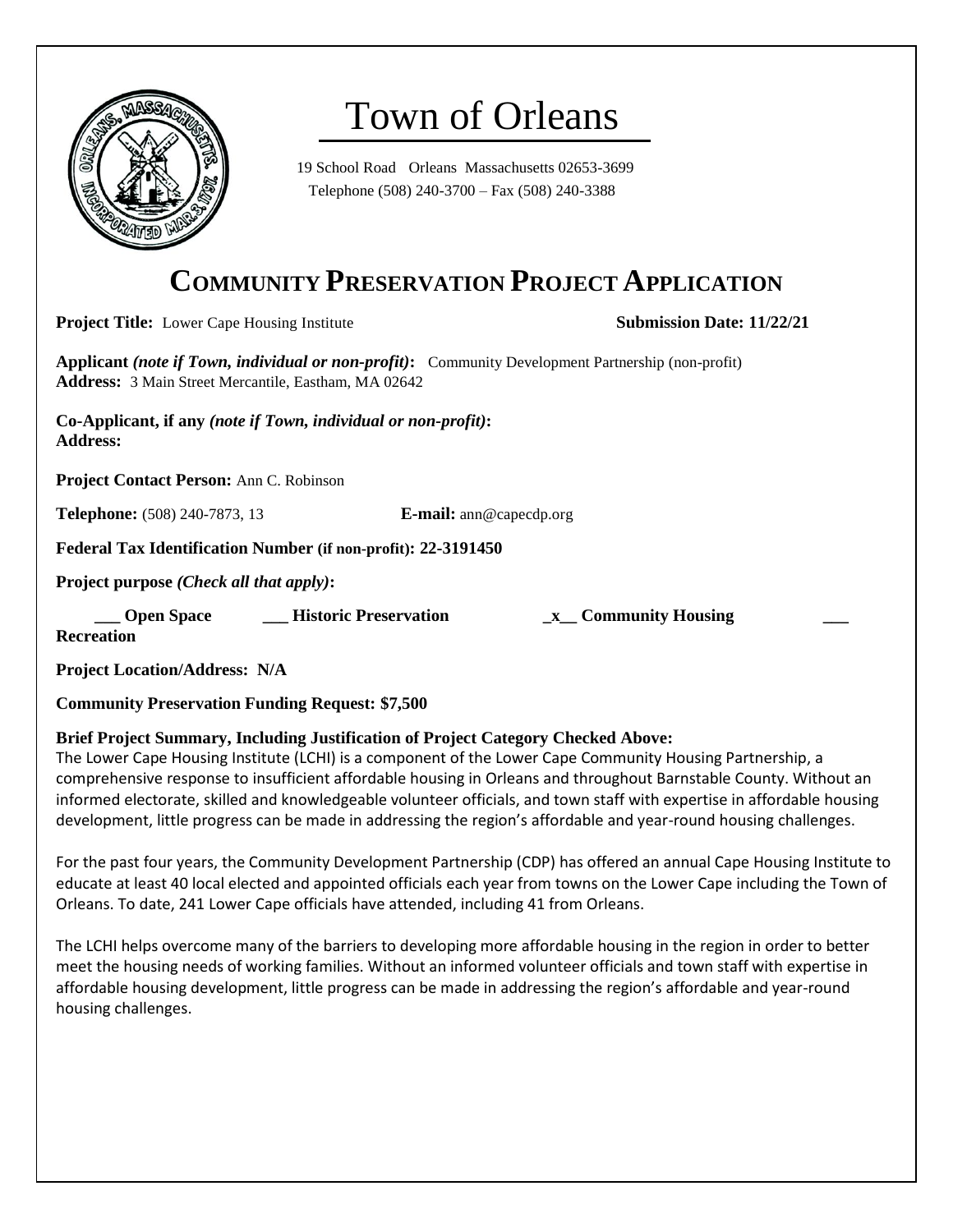#### **Please attach the following information with all applications:**

- **Detailed Narrative:** A complete and detailed description of the project including goals and objectives, consistency with Community Preservation Act goals, compatibility with the Orleans Community Preservation Plan and the Orleans Comprehensive Long Range Plan, and relevance to the community and its needs.
- **Action Plan and Timeline:** Note the estimated dates for project commencement and completion and list (with an explanation) all action and steps that will be required for project completion, including any legal requirements or any impediments to implementation.
- **Financial Data:** Provide financial information for the project including total cost, additional revenue sources (public, private, in-kind, volunteer time and services), basis for the fiscal estimates and any other fiscal details currently available. Applicants are encouraged to submit more than one quotation from potential contractors.

# **GUIDELINES FOR PROJECT SUBMISSION**

Please submit **one paper copy** of the application materials to the Community Preservation Committee, c/o Town Administrator, Town of Orleans, 19 School Road, Orleans, MA 02653 by Nov. 23, 2020. **Applicants must also email complete applications in PDF** to Myra Suchenicz, Administrative Assistant, at [msuchenicz2012@gmail.com.](file:///C:/Users/suche/Documents/Orleans%20CPC/CPC%20Application%20materials/msuchenicz2012@gmail.com) A single PDF file which appends materials described in item 3 to the application form is preferred.

- 1. Applications must be received by Monday, November 23 to be considered for recommendation at the Annual Town Meeting.
- 2. Funds will be available on July  $1<sup>st</sup>$  following the Annual Town Meeting.
- 3. Applicants may include any maps, diagrams, and/or photographs pertaining to the project. Letters of Support for the project from community organizations or other sources may also be submitted.
- 4. The Community Preservation Committee may require additional (or more detailed) information or further clarification to a submitted application.
- 5. Prior to submission of funding applications, applicants should review the Community Preservation Act (MGL, Chapter 44B, through the Community Preservation Coalition Web site), the Orleans Community Preservation Plan and the Orleans Community Preservation Bylaw, copies of which are available on the Town Web site at [https://www.town.orleans.ma.us/community-preservation-committee.](https://www.town.orleans.ma.us/community-preservation-committee) Nonprofit organizations applying for historic preservation funds for historic structures should obtain a sample copy of an acceptable historic preservation deed restriction (available from the Town Administrator's office) since this type of document will be required. Applicants other than the Town of Orleans should also obtain a sample copy of the Agreement with the Town of Orleans that all successful nonprofit applicants will be required to sign. Please contact the Administrative Assistant by email with any questions.
- 6. Eligible projects must address one or more of the uses outlined in the Community Preservation Act, Sections 2 and 5 (2), as follows:

#### **Open Space**

Acquisition, creation and preservation of land to protect existing water supply/aquifer areas, agricultural and forest land, coastal lands, frontage to inland water bodies, wildlife habitat, nature preserves and scenic vistas.

#### **Community Housing**

Acquisition, creation, preservation and support of community housing defined as housing for low and moderate income individuals and families, including low and moderate income senior housing. The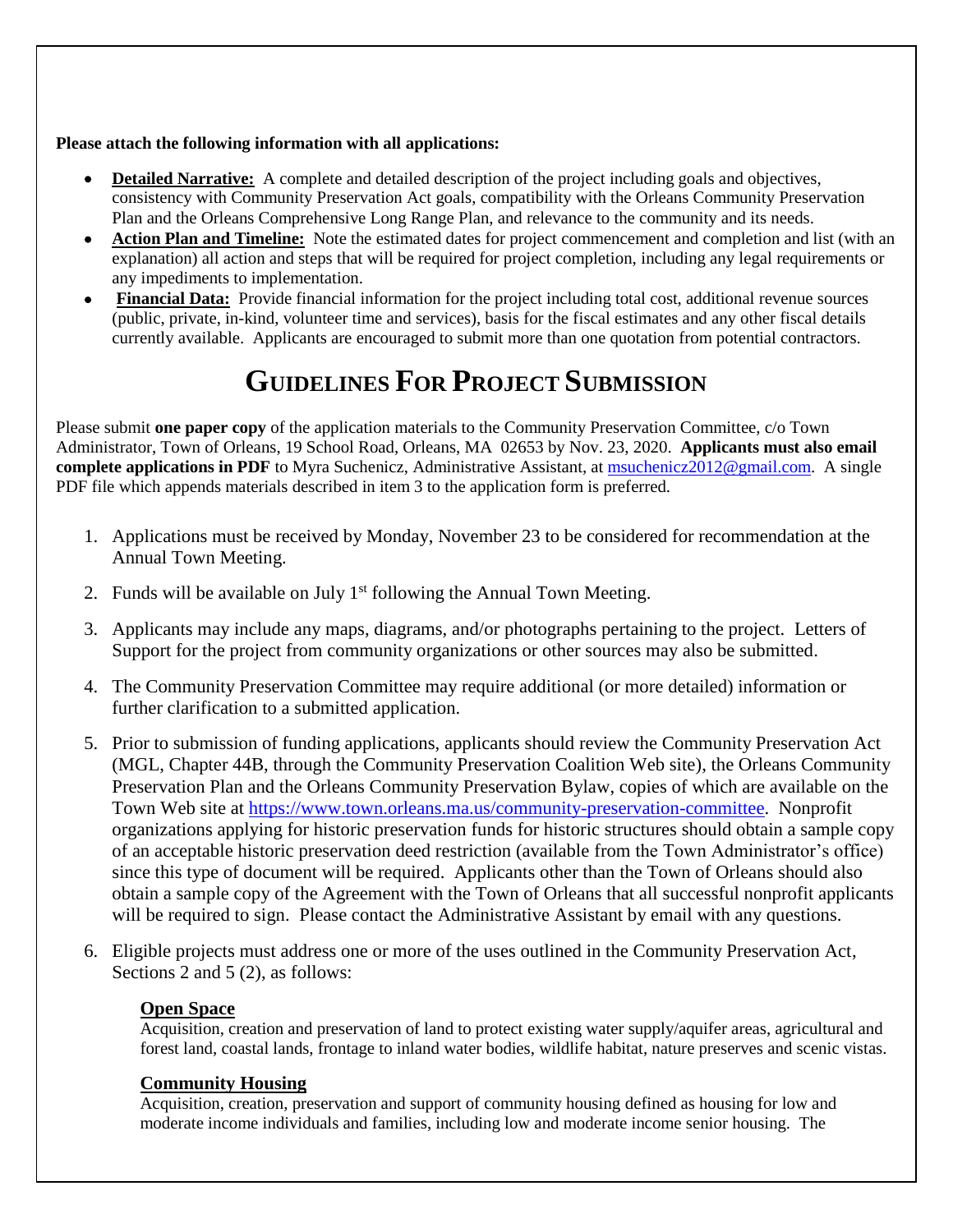Community Preservation Committee is required to recommend, wherever possible, the reuse of existing buildings or construction of new buildings on previously developed sites.

#### **Historic Preservation**

Acquisition, restoration, rehabilitation and restoration of historic structures and landscapes that have been determined by the local historic preservation commission to be significant in the history, archeology, architecture or culture of the Town or that are listed on the State Register of Historic Places.

#### **Recreation**

Acquisition, creation, preservation, rehabilitation and restoration of land for active and passive recreational uses, including land for community gardens, trails and noncommercial youth and adult sports and the use of land as a park, playground or athletic field and for preservation and restoration of recreational facilities. (Community Preservation funds cannot be used for a stadium, gymnasium or similar structure or for the acquisition of artificial turf for athletic fields.)

*October 5, 2020*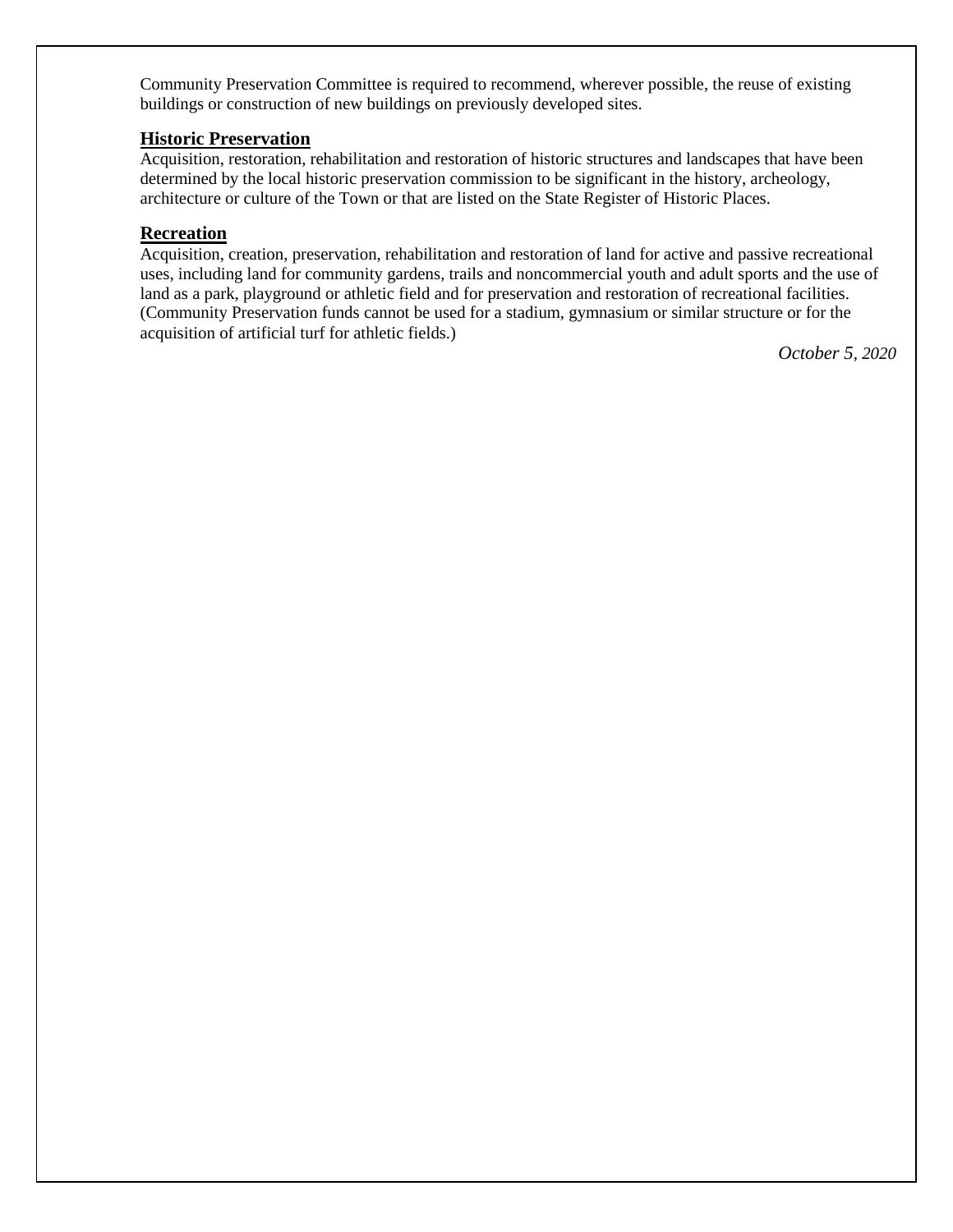### **Project Narrative**

#### **1. Community Need**

The Lower Cape Housing Institute is a component of the Lower Cape Community Housing Partnership, a comprehensive response to insufficient affordable housing in Orleans and throughout the Lower Cape. The region's ability to respond to this housing crisis is hindered by land use policies that encourage sprawl and discourage smart growth oriented multi-family housing. Existing zoning has resulted in a housing mono-culture: over 80% of the Cape's housing is single family, detached homes on one acre lots. Local elected and appointed municipal officials, and town staff need training and technical assistance in the complexity of developing and managing housing that is affordable to year-round residents in order to address this situation.

Another major factor hindering the creation of affordable housing in the region has been community resistance to specific proposals to build affordable housing. Many voters have misconceptions and harbor stereotypes about working families in need of affordable housing. Few voters understand the economics of development and the need for density to reduce costs and impact on the environment.

#### **2. Goals and Objectives**

In June of 2017, the Community Development Partnership (CDP) launched a comprehensive communitybased strategy entitled the Lower Cape Community Housing Partnership (LCCHP). It is designed to build public support for affordable housing and equip LMI (low to moderate-income) residents, business and community leaders, and local elected and appointed officials with the knowledge and skills to support the creation of more year-round housing.

The LCCHP helps overcome many of the barriers to developing more affordable housing in the region in order to better meet the housing needs of working families. Without an informed electorate, skilled and knowledgeable volunteer officials, and town staff with expertise in affordable housing development, little progress can be made in addressing the region's affordable and year-round housing challenges. The LCCHP addresses these barriers through traditional community organizing and leadership development strategies. This application requests support for one of those strategies, training for elected and appointed officials.

#### **Lower Cape Housing Institute**

Since 2017, the CDP has offered an annual Lower Cape Housing Institute (CHI) to educate at least 40 local elected and appointed officials from each town on the Lower Cape including the Town of Orleans. Over the past four years, 241 Lower and Outer Cape officials attended the Housing Institute including 41 Orleans officials.

For the first three years, the Institute consisted of a series of six workshops intended to equip officials with the knowledge and skills to support affordable housing development in their towns. In 2020, the pandemic forced the Institute to be held online and sparked a change in format. All offerings were online and each workshop was independent of each other rather than building on the subsequent one. This is the format that the CDP has chosen to stay with for the foreseeable future. Our collaboration with the Massachusetts Housing Partnership (MHP) and the Cape Cod Commission to refine and deliver the curriculum will continue.

The Lower Cape Housing Institute has covered a wide range of topics. Attachment B outlines the offerings for this year as an example. Housing 101 will be the first workshop every year and is designed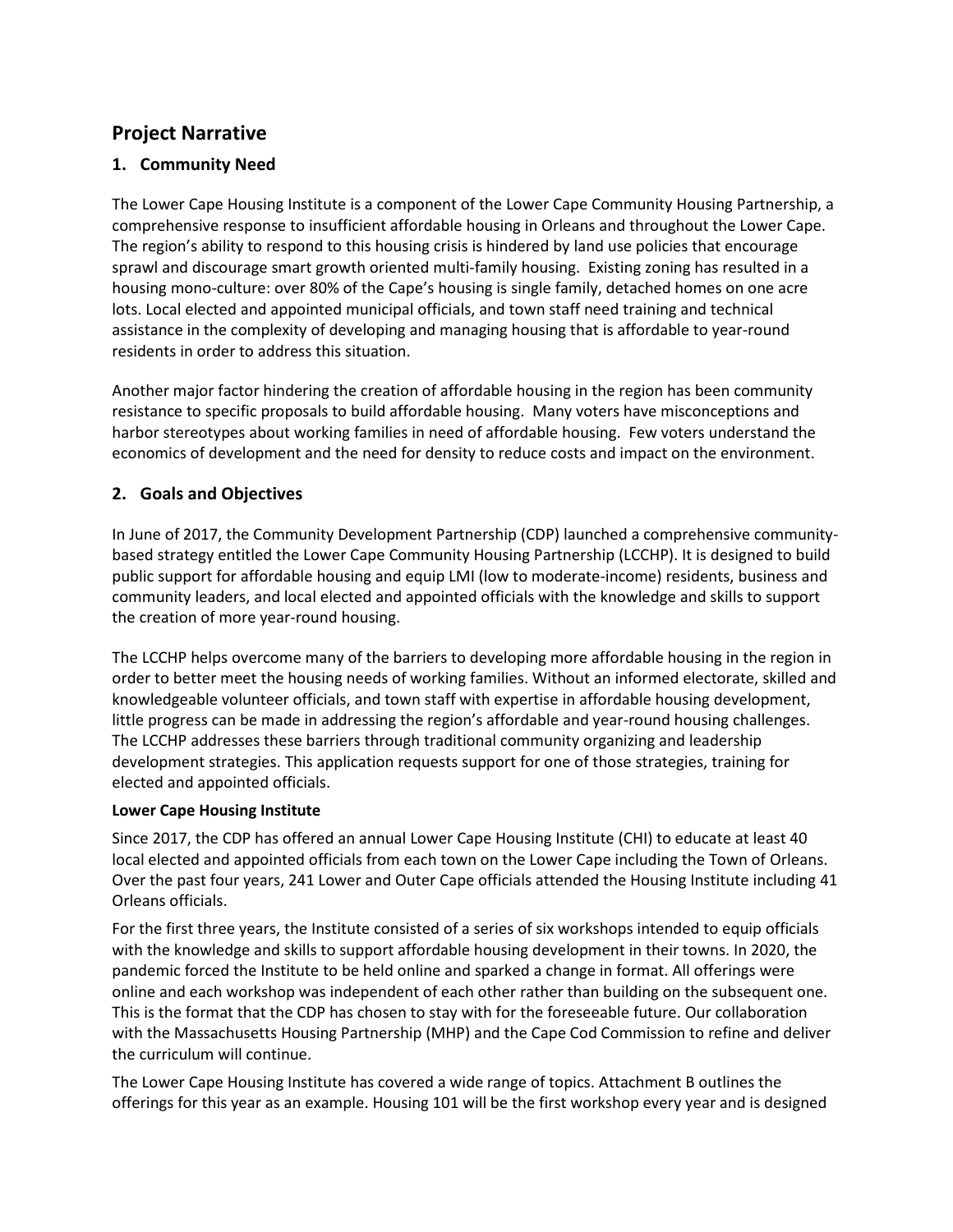to provide participants with a comprehensive foundation of knowledge and skills to address housing issues. Since it is structured as an introductory course, many topics are covered only at a basic level. To provide more in-depth knowledge of issues such as affordable housing finance, zoning reform and development of community housing, quarterly trainings are offered for elected and appointed officials who already possess a basic understanding of housing issues.

As a result of these trainings, Orleans will be better positioned to implement changes in zoning by-laws that support affordable housing development and ultimately increase the number of affordable units in Orleans's Subsidized Housing Inventory. Furthermore, Orleans will increase its utilization of Community Preservation Act funding for affordable housing and make optimal use of the town's Affordable Housing Trust.

Peer Group Meetings are held each quarter on the Lower Cape and Outer Cape. These two-hour meetings are open to Town staff involved in housing issues (i.e. Town managers, planners, housing specialists), elected and appointed officials, and Housing Institute participants/graduates. The meetings provide an opportunity for the exchange of ideas and the development of regional solutions to address the Lower and Outer Cape's affordable housing crisis.

This application seeks funding to support the 2022 Lower Cape Housing Institute which includes nine months of workshops and peer-to-peer learning opportunities during the off-season. In addition to our slate of events, the CDP is available to provide technical assistance and guidance to towns upon request. This includes convening municipal officials on a regional basis for topics of interest to our Lower Cape towns such as developing regional guidelines for providing emergency rental assistance.

#### **3. Alignment with the Town of Orleans's Planning Goals**

#### Alignment with Community Preservation Goals

The Cape Housing Institute is specifically designed to assist the Town of Orleans in creating, preserving and supporting community housing for low-to-moderate income residents including families and seniors. As such, this project is eligible for CPA funds under the Affordable Housing eligible use. By attending the Cape Housing Institute and advanced training, Town officials and staff will have the knowledge and tools that they need to make decisions and implement strategies that increase affordable housing in a way that is appropriate for the town. Furthermore, Orleans will be better positioned to support the creation of affordable housing in a way that protects open space, maintains its historic character and enhances recreational use of land.

#### Alignment with the 2006 Orleans Comprehensive Plan

As stated in the 2006 Orleans Comprehensive Plan, the town's housing goals are:

• To promote the provision of fair, decent, safe, affordable housing for rental or purchase that meets the needs of present and future Orleans' residents. The Town will seek to raise its affordable housing stock to 10% of all year-round units by 2020.

• To promote equal opportunity in housing, both ownership and rental, and give special consideration to meeting the housing needs of the most vulnerable segments of Orleans' population including, but not limited to: very low income (50% of median income), low income (51%-80% of median income), single parent heads of households, elderly, minorities, the homeless, disabled, and others with special needs.

• To utilize, seek out, provide support and encourage the development of innovative strategies designed to address the housing needs of Orleans' residents, with particular attention to the needs of low- and moderate-income renters.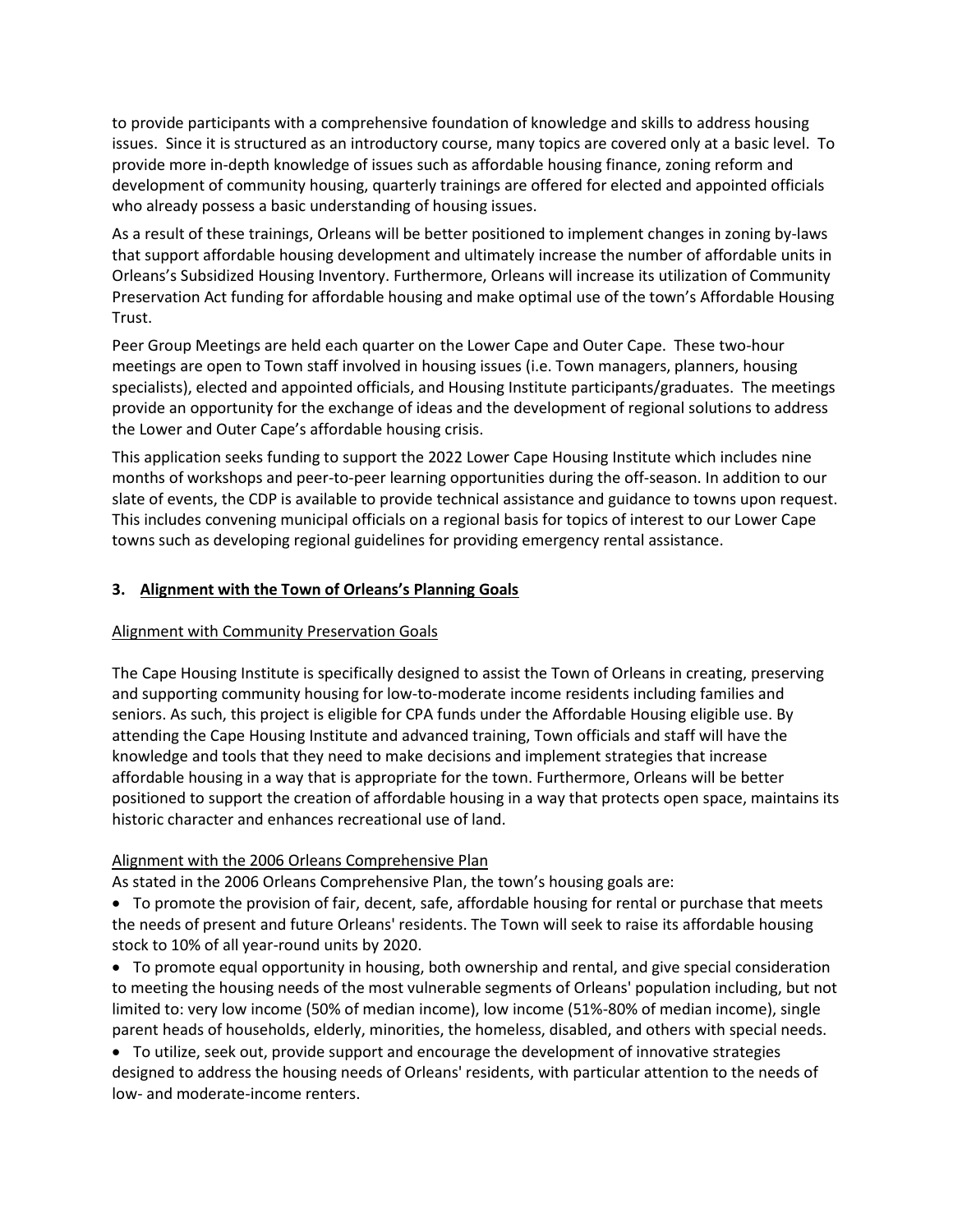• To integrate the development of affordable housing with protection of the Cape's environment.

The following policies to accomplish these goals are taken from the 2006 Orleans Comprehensive Plan and will be directly supported by the Cape Housing Institute:

#### Planning Policies:

- The Town should consider other options for affordable housing alternatives adhering to the needs of displaced residents and seasonal employees.
- The Town should monitor changes in the special needs population and provide additional programs and facilities as necessary.

Housing 101 lays the foundation for the Institute by reviewing regional and town-level data on the current and future housing needs. The Institute draws from both local and state-wide experts to share new strategies and best practices on a range of topics. Throughout the workshops and peer groups meetings, we offer guidance on roles and responsibilities for town boards involved in planning.

#### Zoning Policy:

• Affordable housing should be encouraged in all areas including areas of mixed-use residential and business development, but not in industrial areas.

Each year, the Institute offers a session on a particular aspect of zoning that is important to our region. This year, we have partnered with MHP to present on the History of Land Use Policy as a path to understanding the decisions that led to our restrictive zoning landscape and illuminate the reform necessary to be better stewards of our public resources. The Lower Cape Housing Institute includes zoning considerations throughout the Institute. Understanding housing types as well as analyzing the housing stock that is missing in your town is critical to making informed decisions about the range of zoning tools available to meet production goals. In our Community by Design workshop we will provide a unique perspective to zoning options and how they can help or hinder a town in utilizing zoning options that attract the type of development that Orleans desires and requires to reach 10% of affordable housing stock.

Throughout the Institute, we will be focusing on reducing sprawl and protecting open spaces by encouraging smart growth principles such as locating village housing close to infrastructure and amenities, which residents prefer.

#### Finance & Development Policies:

- Residential construction and redevelopment of 10 units or more should provide at least 10% of the proposed units as affordable units, under a program of qualification administered by the Orleans Housing Authority.
- Affordable housing units should be compatible with respect to design, appearance, construction, and quality of materials with other structures in the area.
- Housing contributions should be placed in the Affordable Housing Trust Fund, to be used to further affordable housing initiatives as recommended by the Joint Committee on Affordable Housing.
- Reuse of existing structures as a means for creating affordable housing should be encouraged.

Housing 101 covers the complex financing required to develop affordable housing as well as the phases of development as they pertain to the town. Participants will learn about funding sources and municipal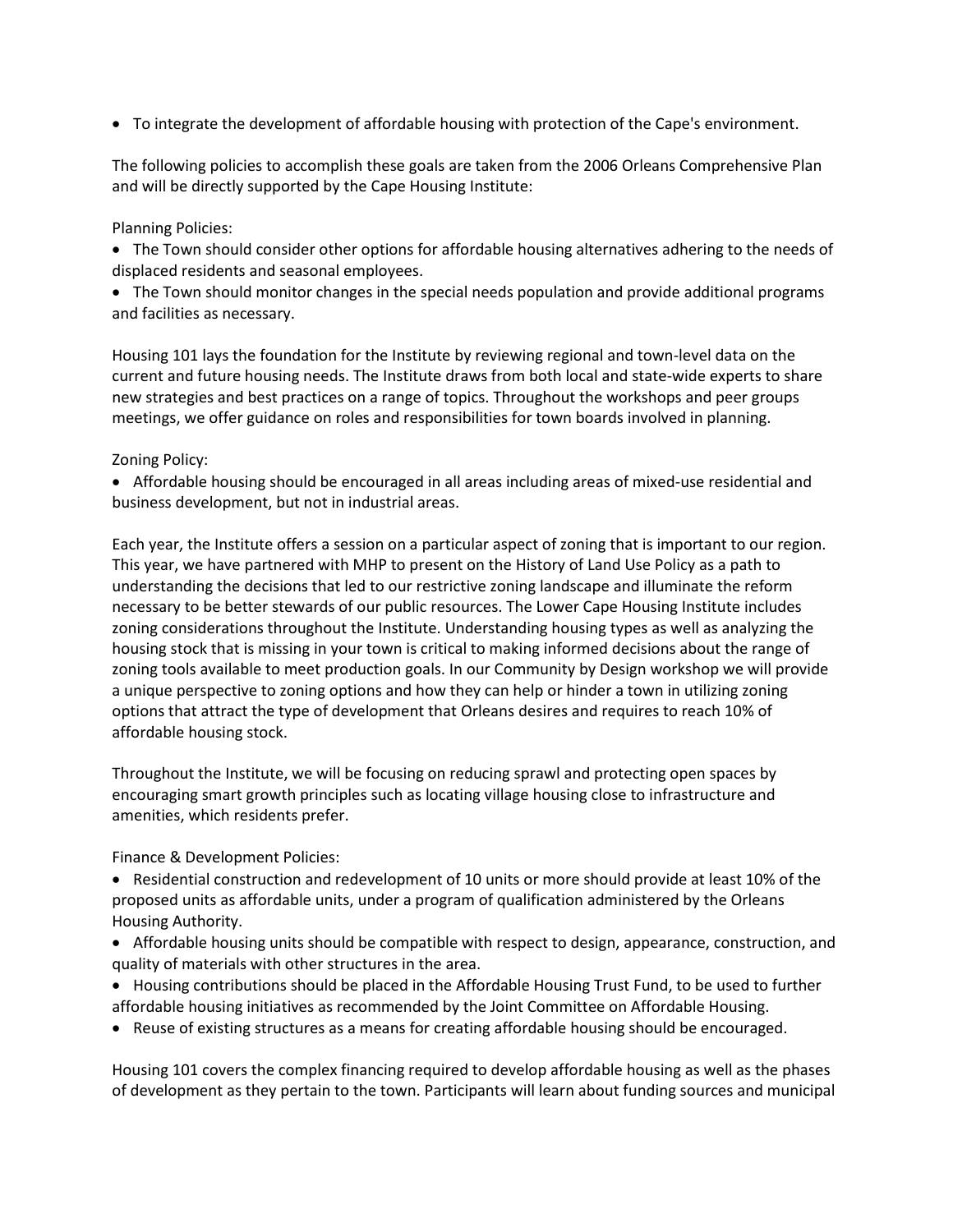subsidies that can support these processes and attract high quality developments. Each year, we offer a workshop related to an aspect of funding housing initiatives. This year, we held a workshop with MHP on How to Fund Community Housing.

Fair Housing Policy:

• In all of its actions the Town shall work to prevent discrimination in housing because of race, color, creed, religion, sex, national origin, primary language, age, political affiliation, disability, sexual orientation or any other consideration prohibited by law, and shall not knowingly approve any development that so discriminates.

We will continue to include a session that covers Fair Housing to review the historical policies which have led to the homogenous population that we have on the Cape and the resulting Fair Housing regulations that towns must abide by. Participants will understand why each town is legally obligated to act to increase diversity in our region.

#### Additional Policies:

- Affordable housing units should remain affordable long-term through the use of deed restrictions or rental restrictions.
- The Town should actively participate in regional affordable housing strategies, funding opportunities, and initiatives

Peer Group Meetings are designed to promote regionalism, the utility of sharing housing staff and knowledge across towns to leverage limited resources and share solutions across the region. The Lower Cape Housing Institute works in combination with the quarterly Peer Group Meetings to support Orleans participants in identifying concrete action items that are specific to the Town of Orleans such as the goals above. Progress on these goals can be supported by strengthening communication with neighboring towns who are striving toward the same goal or who are hoping to do so. Therefore, participants will be offered the opportunity to be led through a process to identify opportunities for cross collaboration.

#### Alignment with the 2017 Orleans Housing Study

In addition to supporting the goals stated in Orleans' 2006 Orleans Comprehensive Plan, the Cape Housing Institute aligns with strategies laid out in the 2017 Orleans Housing Study:

- Make community education on housing issues a priority
- Provide sustainable funding sources and incentives for affordable housing
- Consider adopting a Municipal Affordable Housing Trust Fund or Other Similar Fund
- Fund a Part-time Housing Coordinator
- Better promote accessory dwelling units
- Explore inclusionary zoning
- Partner with private developers on private property
- Further explore regional partnerships
- Identify suitable Town-owned property for development

The Cape Housing Institute will support the Town of Orleans in achieving each of these goals. However, it is particularly notable that the Cape Housing Institute is described on page 92 as an educational opportunity of particular importance.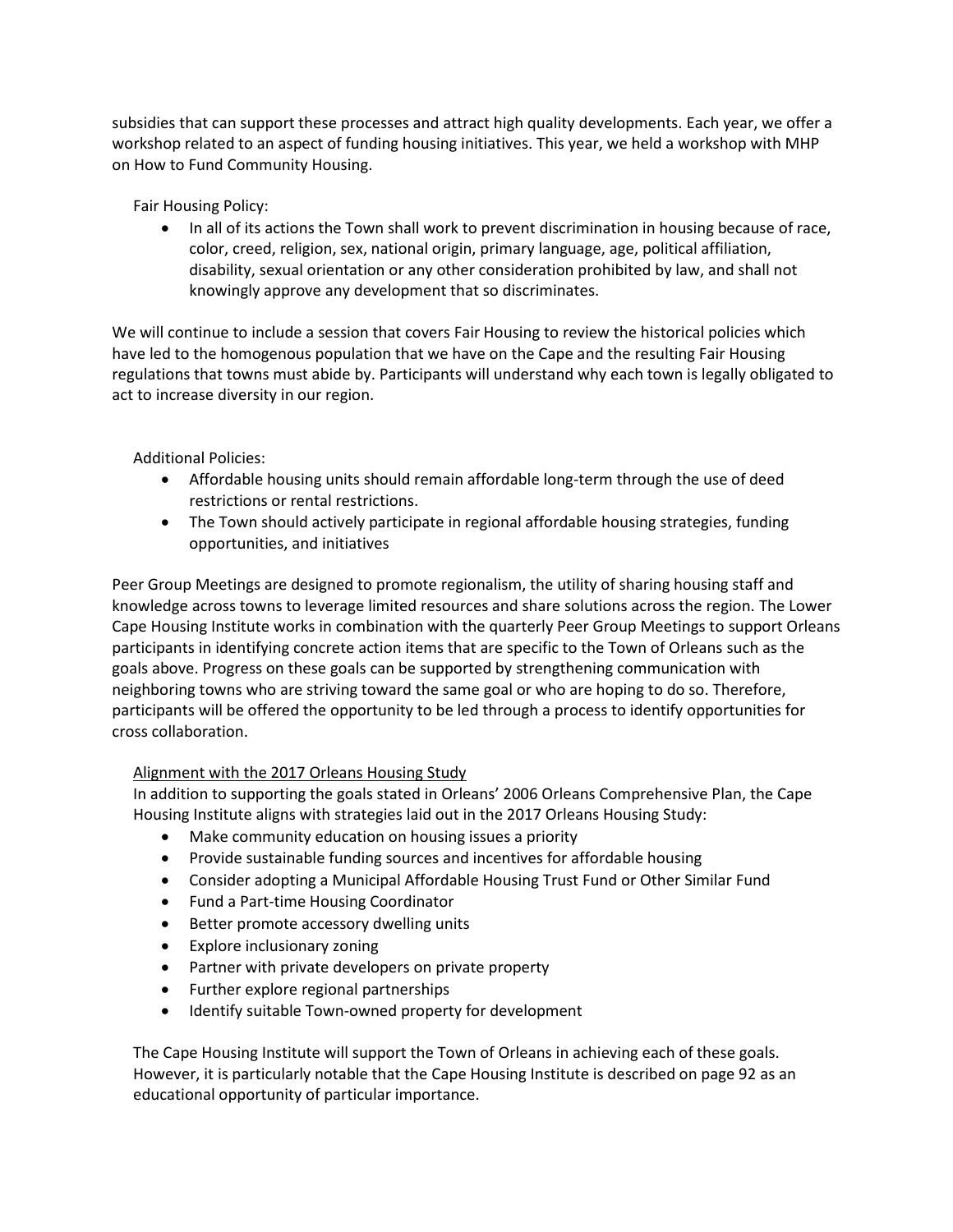The purpose of the Cape Housing Institute is to provide Orleans elected and appointed officials, and staff with the knowledge and skills necessary to increase the supply of affordable housing in their town. By definition, these units will add to Orleans' Subsidized Housing Inventory (SHI) thereby getting closer to meeting the Commonwealth's 10% affordability goal. However, the Institute will go further by teaching participants how to exceed this goal by planning for the future needs of town residents at all income levels. The Cape Housing Institute will support the Town of Orleans in determining its affordable housing needs and implementing strategies to meet those needs in a way that is place-based and contextual.

#### **4. Action Plan and Timeline**

For year Six of the Housing Institute, the schedule will be as follows:

| June - August | Housing Institute Planning             |
|---------------|----------------------------------------|
|               | - revise curriculum & recruit speakers |
|               | -recruit participants                  |
|               | -possibly secure training venues       |
|               | -plan & schedule quarterly trainings   |
| September     | <b>Fall Peer Group meetings</b>        |
| October       | Housing 101 Workshop                   |
| November      | Workshop                               |
| December      | <b>Winter Peer Group Meetings</b>      |
| January       | Workshop                               |
| February      | TBD                                    |
| March         | Workshop                               |
| April         | <b>Spring Peer Group Meetings</b>      |
| May           | Annual Town Meeting Housing Summary    |
| June          | <b>Housing Coordinator Roundtable</b>  |
| July          | <b>Summer Peer Group Meetings</b>      |
|               |                                        |

#### **5. Financial Data**

See attached budget (Attachment A). Costs are based on actual costs from the 2020 Cape Housing Institute. Commitments which have been received for funding for the fifth year of the Lower Cape Community Housing Partnership are marked with an asterisk. Each of the eight towns of the Lower and Outer Cape is being asked to commit CPA funds for the 2022 Housing Institute.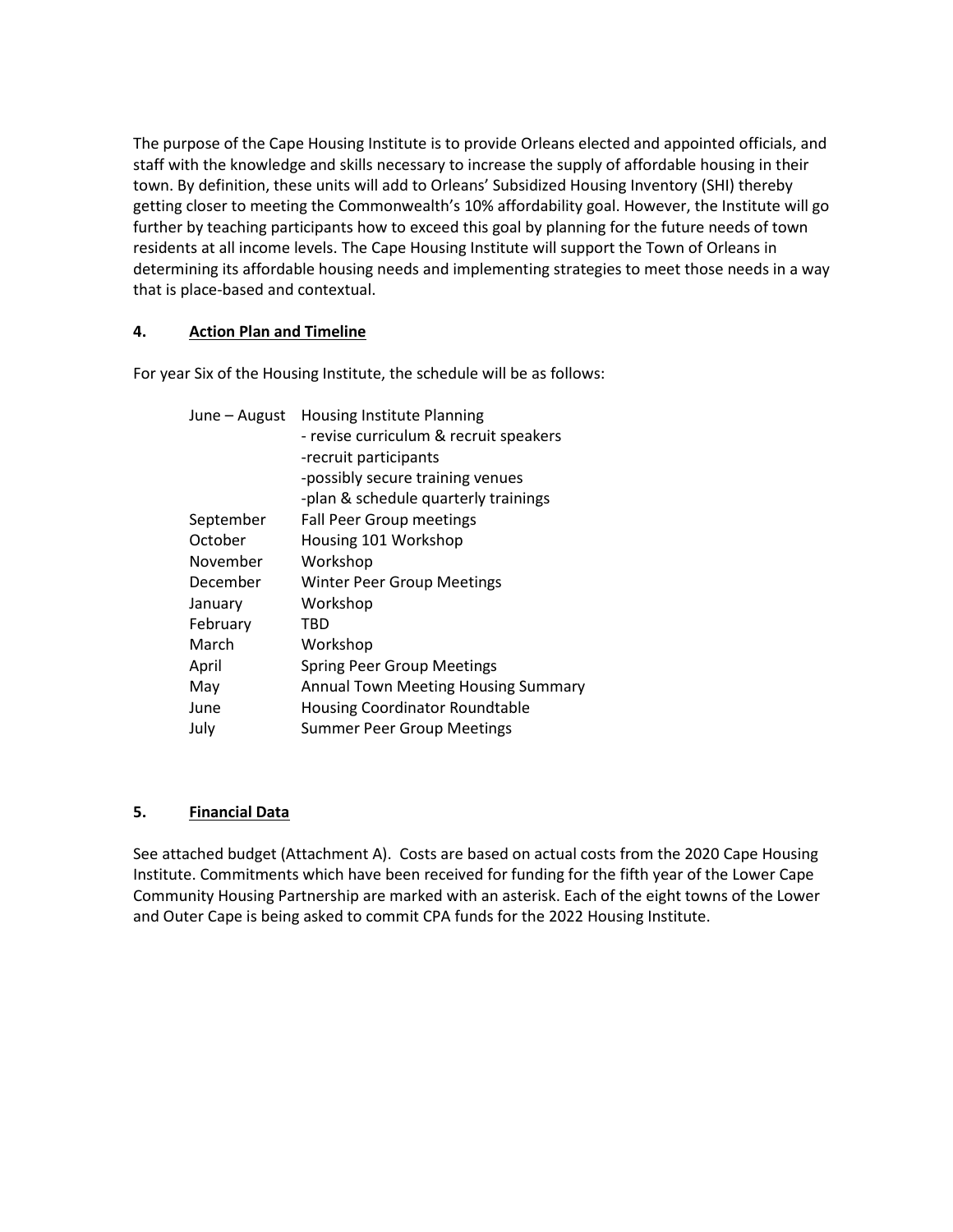### Attachment A

### **2022 Lower Cape Housing Institute Budget**

| <b>Income</b>                                                                                                            | FY 2023   |
|--------------------------------------------------------------------------------------------------------------------------|-----------|
| Cape & Islands Plate Fund                                                                                                |           |
| <b>Provincetown CPC Funds</b>                                                                                            |           |
| <b>Truro CPC Funds</b>                                                                                                   |           |
| <b>Wellfleet CPC Funds</b>                                                                                               |           |
| Eastham CPC Funds                                                                                                        |           |
| <b>Orleans CPC Funds</b>                                                                                                 |           |
| <b>Brewster CPC Funds</b>                                                                                                |           |
| <b>Harwich CPC Funds</b>                                                                                                 |           |
| <b>Chatham CPC Funds</b>                                                                                                 | \$7,500   |
| Cape Cod Foundation                                                                                                      |           |
| <b>Ferring Foundation</b>                                                                                                | \$10,000  |
| <b>Total Income</b>                                                                                                      | \$123,350 |
| <b>Expenses</b>                                                                                                          |           |
| Salaries & Benefits - Chief Program Officer @ 10%, Project Director @80%,<br>Program Manager @ 60%, Fiscal Manager @ 10% |           |
| Project Implementation - 4 training sessions at \$3,000/session to cover venue                                           |           |
| fees, speakers, travel, training materials, marketing & consultants                                                      |           |
| Overhead (10%)                                                                                                           | \$12,335  |
| <b>Total Expenses</b>                                                                                                    | \$123,335 |
| Surplus/Deficit                                                                                                          | \$15      |